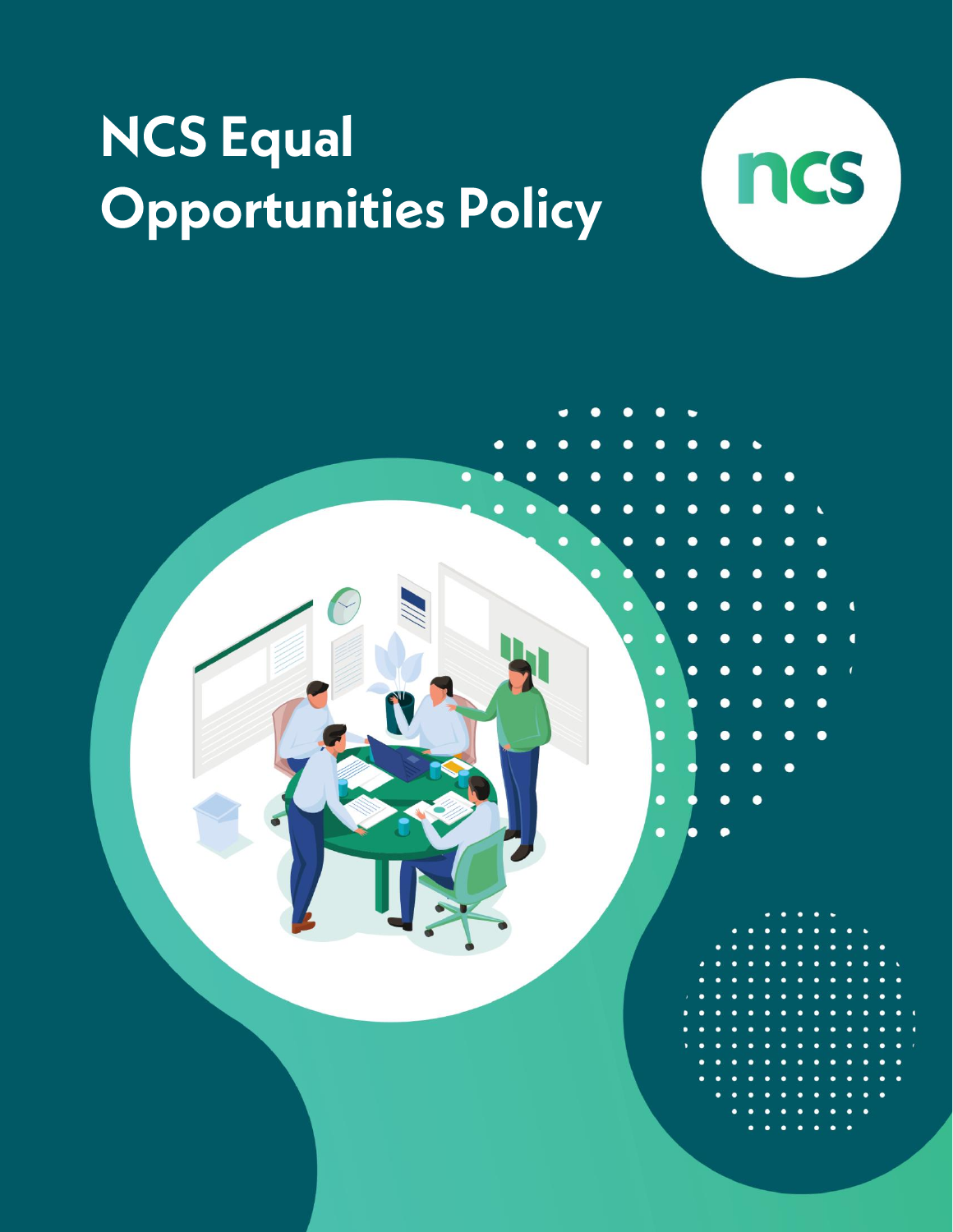## **1. Policy statement**

NCS Office Holdings Limited (NCS) is an equal opportunity employer and is committed to a policy of treating all its employees and job applicants equally. It is the policy of NCS to take all reasonable steps to employ and promote employees on the basis of their abilities and qualifications without regard to race, colour, ethnic origin, nationality, national origin, religion or belief, sex, sexual orientation, age, marital status and/or disability. NCS will appoint, train, develop and promote on the basis of merit and ability alone. Employees have a duty to co-operate with the Company to ensure that this policy is effective to ensure equal opportunities and to prevent discrimination. Action under the Company's disciplinary procedure will be taken against any employee who is found to have committed an act of improper or unlawful discrimination. Serious breaches of the Equal Opportunities Policy will be treated as potential gross misconduct and could render the employee liable to summary dismissal.

- Employees will also bear in mind that they can be held personally liable as well as, or instead of, NCS for any act of unlawful discrimination.
- Employees must not harass or intimidate other employees on the grounds of race, colour, ethnic origin, nationality, national origin, religion or belief, sex, sexual orientation, age, marital status or disability. Such behaviour will be treated as gross misconduct under the Company's disciplinary procedure.
- Employees will draw the attention of their line manager to suspected discriminatory acts or practices.
- Employees must not victimise or retaliate against an employee who has made allegations or complaints of discrimination or who has provided information about such discrimination. Such behaviour will be treated as potential gross misconduct under the Company's disciplinary procedure. Employees will support colleagues who suffer such treatment and are making a complaint.

#### **2. Sources of recruitment**

The recruitment process will be conducted in such a way as to result in the selection of the most suitable person for the job in terms of experience, abilities and qualifications. The Company is committed to applying its Equal Opportunities Policy at all stages of recruitment and selection.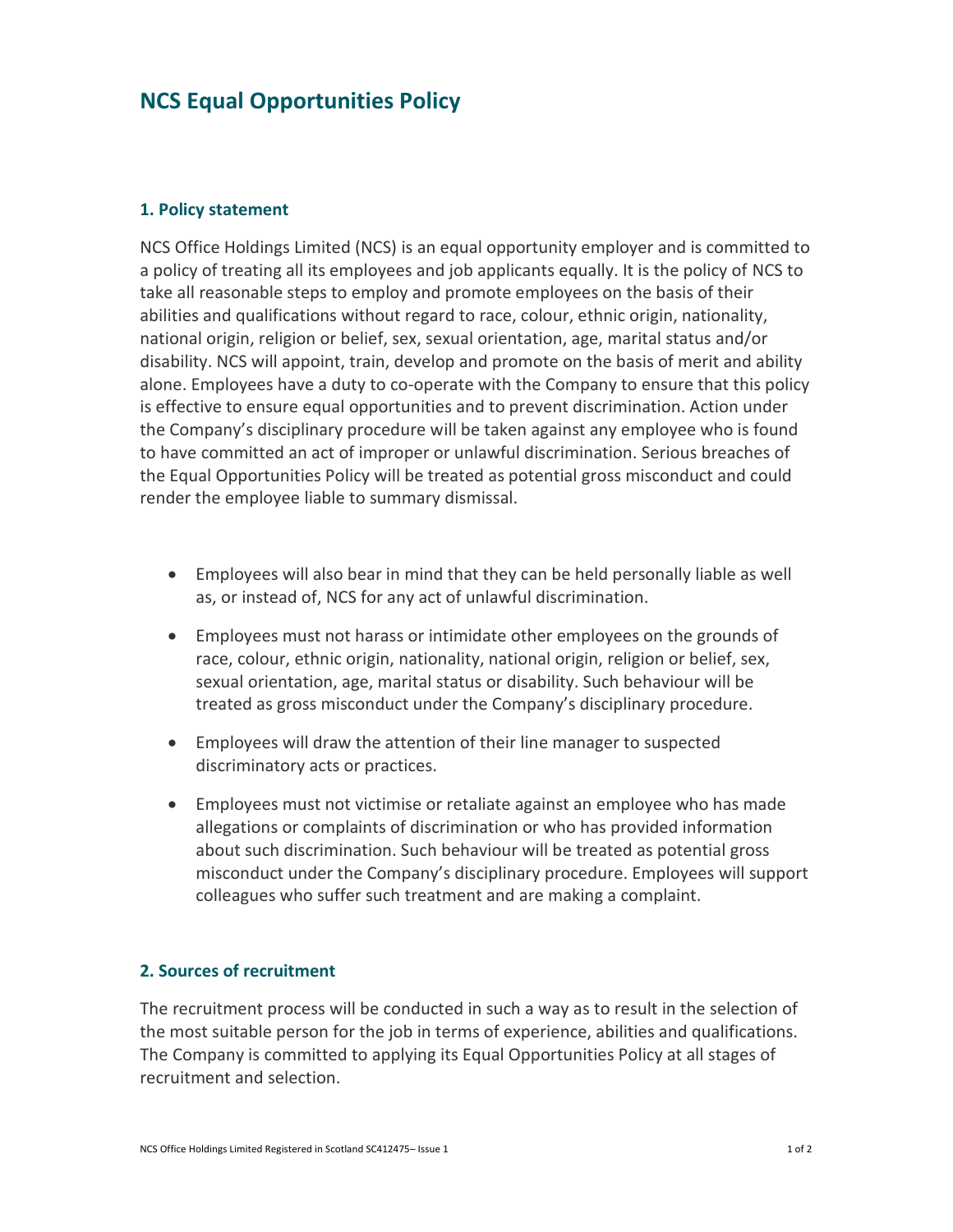## **3. Advertisements**

Recruitment publicity must positively encourage applications from all suitably qualified and experienced people. When advertising job vacancies, in order to attract applications from all sections of the community, NCS will, as far as reasonably practicable:

- Ensure advertisements are not confined to those areas or publications which would exclude or disproportionately reduce the numbers of applicants of a particular gender, sexual orientation, religion or racial group;
- Avoid prescribing any unnecessary requirements which would exclude a higher proportion of a particular gender, sexual orientation, religion or racial group or which would exclude job applicants with disabilities;
- Avoid prescribing any requirements as to marital status;
- Where vacancies may be filled by promotion or transfer, they will be published to all eligible employees in such a way that they do not restrict applications from employees of any particular gender, sexual orientation, religion or racial group or from employees with a disability;
- Ensure that the setting of age limits as a criterion of any specific job is justifiable.

### **4. Selection methods**

The selection process will be carried out consistently for all jobs at all levels. NCS will ensure that this Equal Opportunities Policy is available to all staff and in particular is given to all staff with responsibility for recruitment, selection and promotion. The selection of new staff will be based on the job requirements and the individual's suitability and ability to do, or to train for, the job in question. NCS will make reasonable adjustments to their work arrangements and/or premises in order to ensure that persons with disabilities are not placed at a substantial disadvantage in comparison with persons who are able bodied.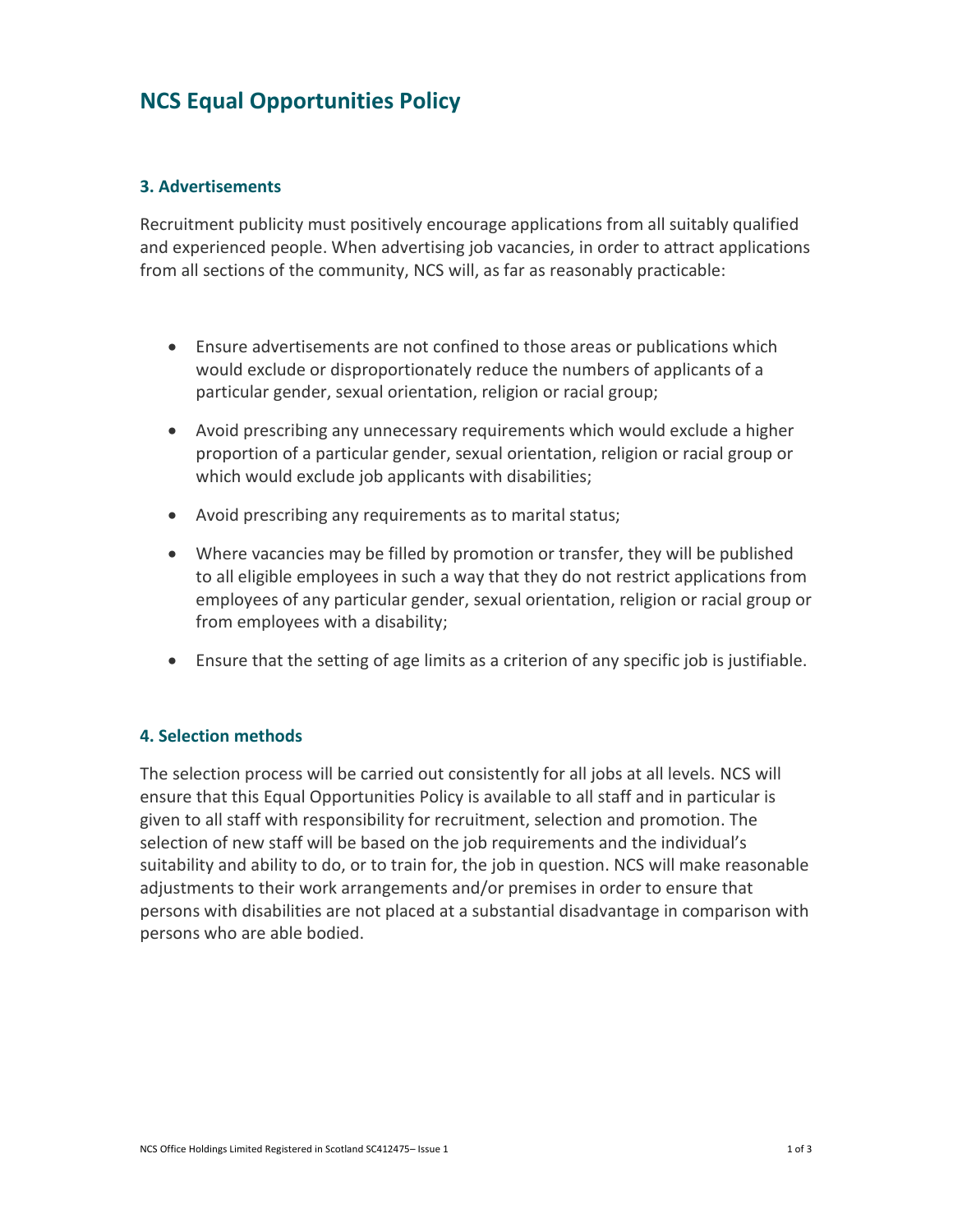#### **5. Selection tests**

Selection tests which are used will be limited to questions relating to the particular job and/or career requirements. The tests will measure the individual's actual or inherent ability to do or to train for the work or career. Thus, questions or exercises on matters which may be unfamiliar to racial minority applicants or applicants of a particular sex will not be included in the tests if they are unrelated to the requirements of the particular job. The tests which are used will be reviewed from time to time in order to ensure that they remain relevant and free from any unjustifiable bias, either in content or in scoring mechanism.

### **6. Applications and interviewing**

All applications will be processed in the same way. The staff responsible for short-listing, interviewing and selecting candidates will be clearly informed of the selection criteria and of the need for their consistent application. Wherever possible, all applicants will be interviewed by at least two people. All questions that are put to the applicants will relate to the requirements of the job. If it is necessary to assess whether personal circumstances will affect the performance of the job (for example, if the job involves unsociable hours or extensive travel), this will be discussed objectively, without detailed questions based on assumptions about race, religion, national origin, sex, age, disability, sexual orientation, marital status, children and domestic obligations.

#### **7. Training, transfer and promotion**

NCS will take such measures as may be necessary to ensure the proper training, supervision and instruction for all line managers in order to;

- Familiarise them with the Company's policy on equal opportunities;
- Help them identify discriminatory acts or practices;
- Ensure that they promote equal opportunity within the departments for which they are responsible;
- All persons responsible for selecting new employees, employees for training, or for transfer to other jobs, will be instructed not to discriminate on gender, racial or religious grounds and on the grounds of the employee's disability, age, marital status or sexual orientation. Where a promotional system is in operation, the